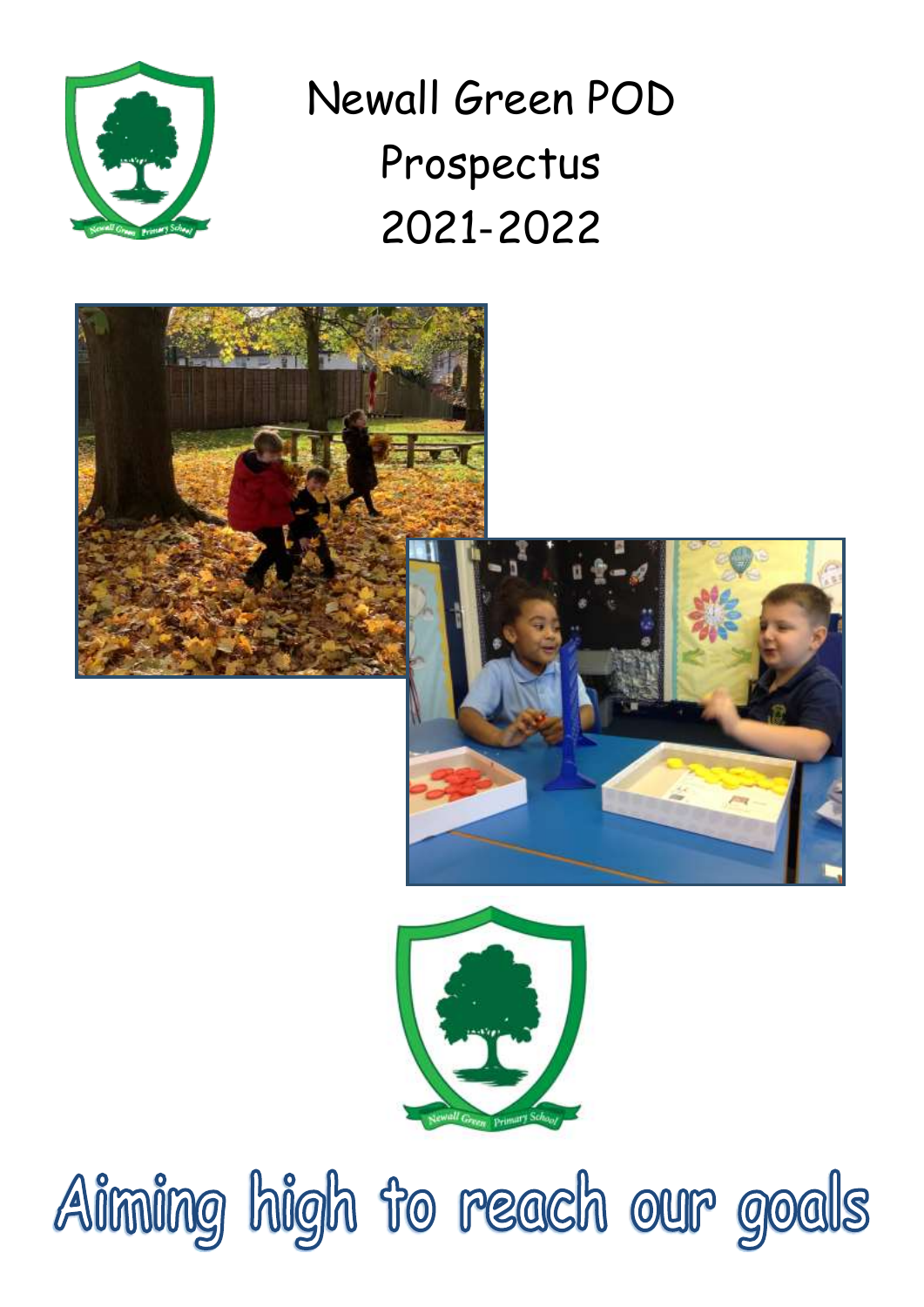Dear Parents and Children,

Welcome to Newall Green Primary School. I hope the information contained in this booklet will be helpful and give you some idea of the educational opportunities we can offer your children. Education is a partnership linking parents, children and the school staff. By working closely together we hope to give your children the best possible start to their school life.

Throughout your child's time at Newall Green Primary School, staff will make considerable efforts to actively involve you in all that is going on.

I look forward to meeting you.

Yours sincerely,

Mrs Sarah Rudd, Executive Headteacher.



#### Our Mission Statement

At Newall Green Primary School, we provide an environment where pupil feel happy, safe and ready to learn the knowledge and skills identified within the national curriculum. We recognise every child as a unique individual and we aim for all of our pupils to have the knowledge, skills and attitudes that will enable them to be successful in their future careers.

#### About the School.

Newall Green Primary School is a community school for children aged 3 to 11 years, set in extensive tree-lined grounds on a very attractive parkland site , in the Wythenshawe district of Manchester. There are approximately 700 places for children, in the main stream school and 12 places within a smaller 'Alternative Provision' called the POD .

#### The POD

The POD provision was established in 2019 and links with Manchester City Council's Bridgelea Primary School, a specialist provision for social, emotional and mental health (SEMH) difficulties. Children who attend the POD provision have a personalised curriculum that meets their SEMH needs. Places are allocated within the provision via Bridgelea for children who have an Education, Health and Care plan (EHCP), who need an assessment placement while an application for an EHCP is processed, or who need respite from their current school setting.

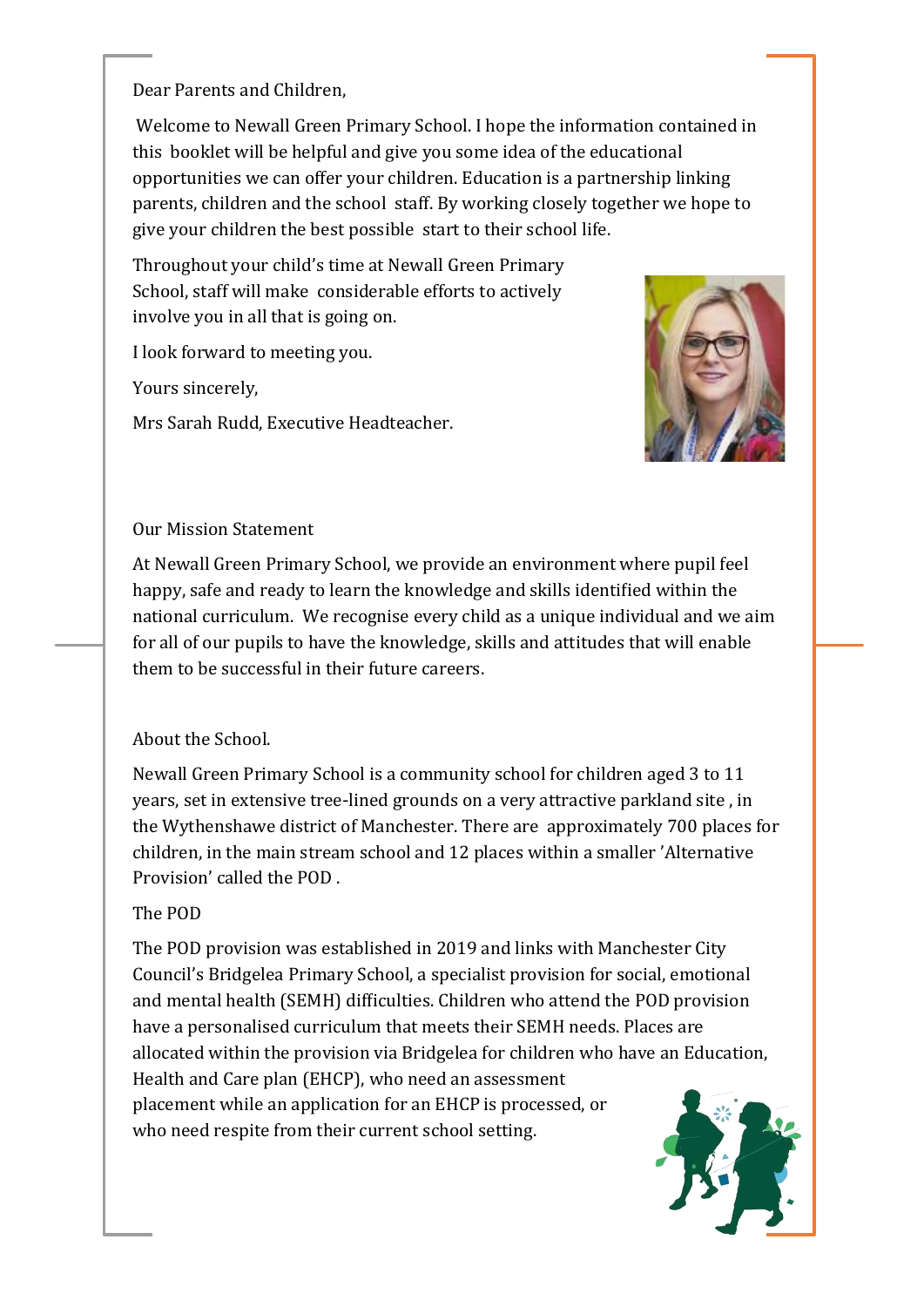## **Parents in school**

All parents are given the opportunity to visit school, see a working day in operation and meet staff, when their child is offered a place. Any parent or guardian wishing to visit the school for the first time, please ring 0161 437 2872 to make an appointment.

Parents are welcome in school at all times. We are always looking for help in school in a variety of ways. If you have any special skills, which we could use for the children's benefit, please do not hesitate to tell us. Help on school trips etc. will be asked for on each individual occasion.

Currently with the Covid 19 restrictions we ask that you follow the guidelines in the Visitors to School policy.

## **Holidays in Term Time**

In order to comply with Manchester Education Committee's policy on leave of absence during term time Newall Green Primary School advises: *School considers all requests for leave of absence in term time very seriously and will only authorise leave in exceptional circumstances. Parents do not have an automatic right to remove their child from school during term time.* 

Anyone applying for a leave of absence must send a written request to the Headteacher using a Leave of Absence request form, available from the School Office or website, before the leave is arranged. Retrospective requests will not be considered and will result in the absence being recorded as unauthorised. Full policy details are available on our website. [www.newallgreen.manchester.sch.uk/policies](http://www.newallgreen.manchester.sch.uk/policies)

You have a vital part to play in the education of your child. By working together we can help your child to make the most of his/her time at Newall Green Primary School. We also encourage you to take part in our Parent Education Programme. This exciting programme of activities is available for everyone. You become part of our school community as soon as you put your child's name down on our nursery waiting list.

# **School Times, Attendance and Punctuality**

An Annual Calendar of individual events, holidays etc. is published each year. Copies are available at the School Office or [http://newallgreen.manchester.sch.uk](http://newallgreen.manchester.sch.uk/our-school/term-dates/)

# **Your child will have a personalised timetable**

This means that their attendance will be decided by the staff within the provision to meet the needs of the child.

Your child might have a timetable which is a full day 9.15am until 2pm or a part-time timetable.

All decisions are made for the best possible outcomes for the child and are decisions are informed by;

- Speaking to parents
- Speaking to the child
- Speaking to the previous school / teacher
- Professional involvement from educational Psychologists, Therapists, CAMHs workers etc.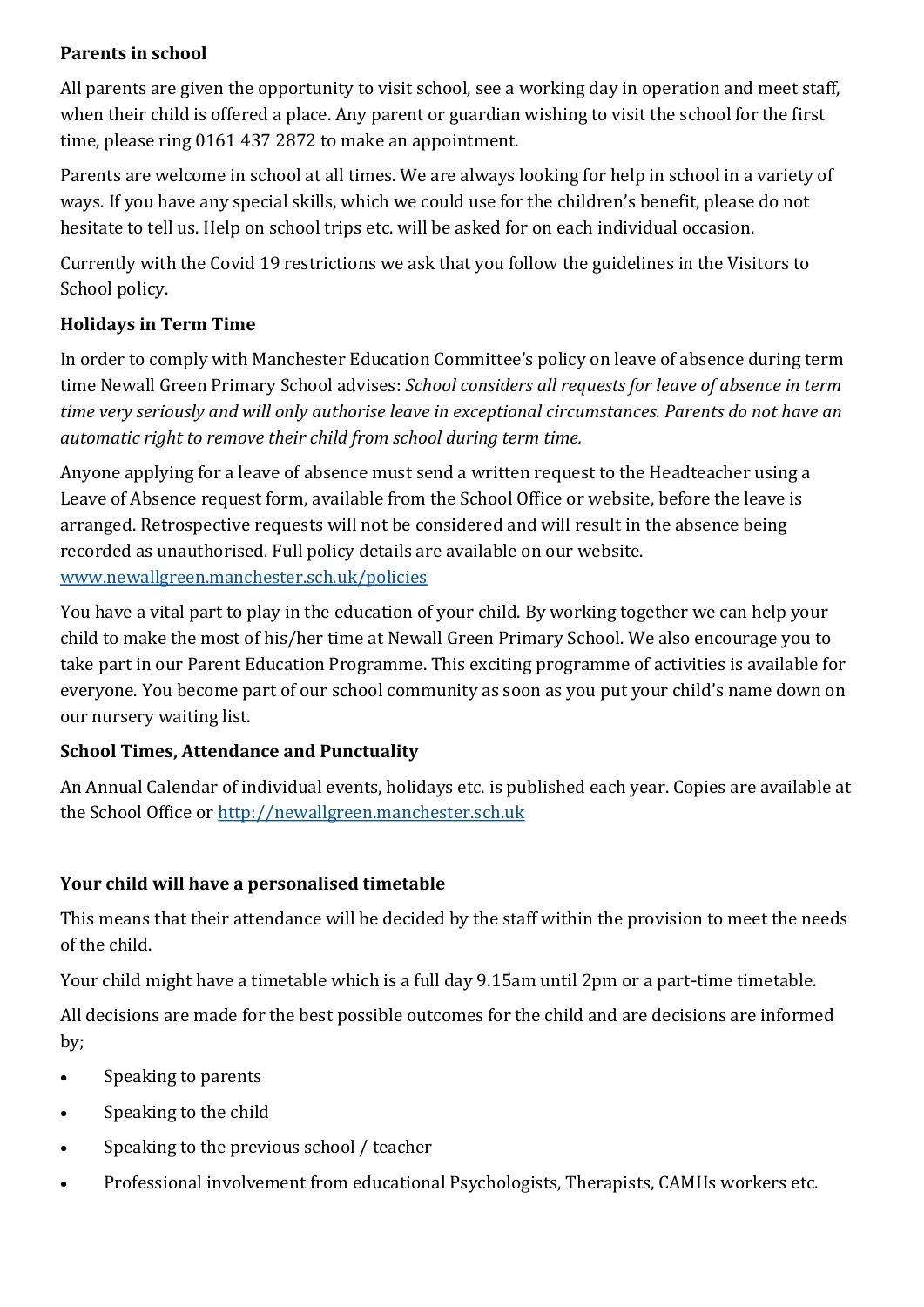## **School Dress**

At Newall Green Primary School all children are expected to wear school uniform. Children who arrive at school clean and smartly dressed in proper uniform will have a better attitude towards their work and school.

School uniform is:

Black, Navy or Grey school trousers (long or short) / Black, Navy or Grey school skirt

Plain white or blue shirt, or plain white or blue polo shirt or school polo shirt

School Sweatshirt, Navy blue Cardigan or Fleece

Black school shoes or black trainers

In the summer girls may wear a blue checked school summer dress. Any other clothing falls outside our school uniform policy and so is unacceptable for school.

Uniform can be purchased online:

SCHOOL TRENDS: http://www.schooltrendsonline.com/schools/

Or from: Debonair The School Shop, Unit 2B, Haletop East, Civic Centre, Wythenshawe M22 5RN. Tel: 0161 498 0200

# **P.E. Kit**

The children need a plain white T. Shirt and a pair of black or blue shorts for P.E. lessons. For outside P.E. and games lessons the children need a pair of trainers. Obviously all P.E. kit should be clearly labelled with your child's name. It is easiest to keep P.E. Kit in school in a small drawstring bag, so that it is always available for any P.E. lessons. The children should take their P.E. Kit home periodically to get it washed.

# **Lost Property**

Anything that the children lose will be kept in the POD. Items that are properly named are returned to the owner immediately. Anything that is not named will be kept until the next holiday when it will disposed of. Please ask at the staff if your child has lost anything and we will do our best to find it. However, we cannot be held responsible for any item that is lost or stolen.

# **Jewellery**

The children may only wear single stud earrings and a watch to school. This is for all of the children's safety and also the security of any jewellery. No other jewellery is acceptable and your child will be asked to remove it. Jewellery **MUST NOT** be worn for P.E.

# **Hair Cuts**

**The Governors have decided that any child who attends school with a `pattern' cut into their hair will have to have it removed that evening.** They can remain in school on the first day, but if they return to school on the second day without having the `pattern' removed they will be placed in internal isolation until they have had their hair cut. The same applies to excessive use of hair products and hair colour. The definition of an extreme hairstyle is at the discretion of the Headteacher.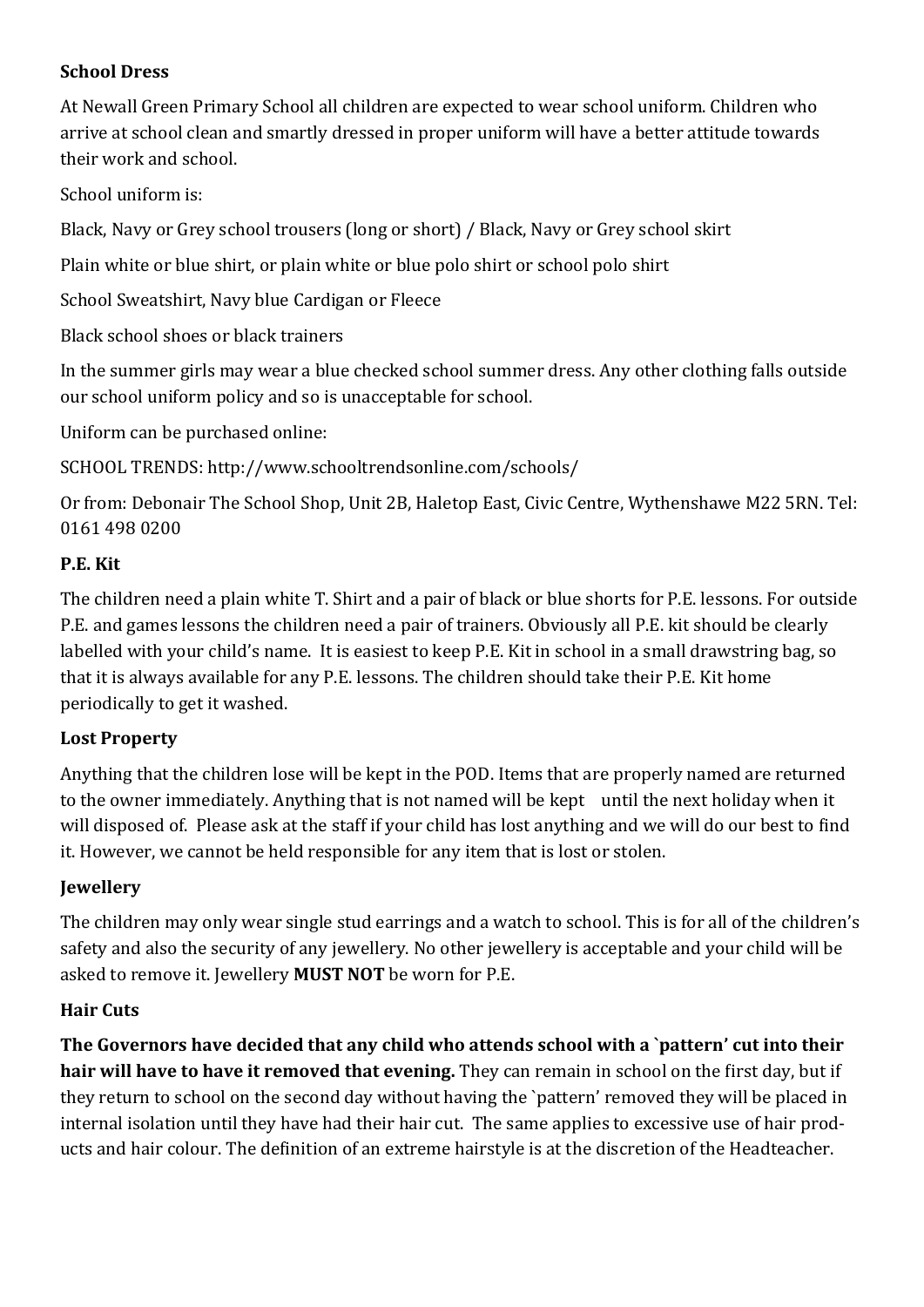# **Charging Policy**

The School Governors recognise the valuable contributions that visits, visitors and other educational activities can make towards stimulating and enriching the work done in school. In line with the government's charging policy, we will notify parents of any costs associated with these activities and ask for voluntary contributions to fund them. Our ability to offer such activities is very much dependent upon those voluntary contributions. No child will be excluded from an activity because of an inability or an unwillingness to make a contribution. However if we receive insufficient voluntary contributions we reserve the right to cancel an activity.

We do charge, except where pupils are entitled to remission, for all board and lodging costs on any residential visits.

We may charge for activities that take place wholly or mainly outside of school hours, which are not part of the National Curriculum or statutory religious education.

The Chair of Governors in consultation with the Head teacher will determine any case that arise from the Charging Policy.

## **School Rules**

We have a POD Behaviour Policy, which is given to all new parents of children attending Newall Green Primary School's POD. We encourage children to make the right choice and be responsible for their own decisions around their behaviours. However, if a child displays behaviour that puts themselves or others at risk we will use positive handling techniques outlined in our Positive Handling Policy.

To make sure we have the right support for your child and to help them have the right behaviour for learning we will complete a Behaviour Risk Assessment and an ABC Behaviour Plan . We share these with you and at this point you have the opportunity to agree to this method of behaviour management.

You are asked to read it with, and discuss it with your child. There is a slip to sign, which confirms that you have done this.

# **Behaviour**

All children must be respectful and courteous with staff and other children and children are expected to follow our peace commitments. Swearing, fighting or physical assault is not tolerated under any circumstances. Please refer to the POD Behaviour Policy.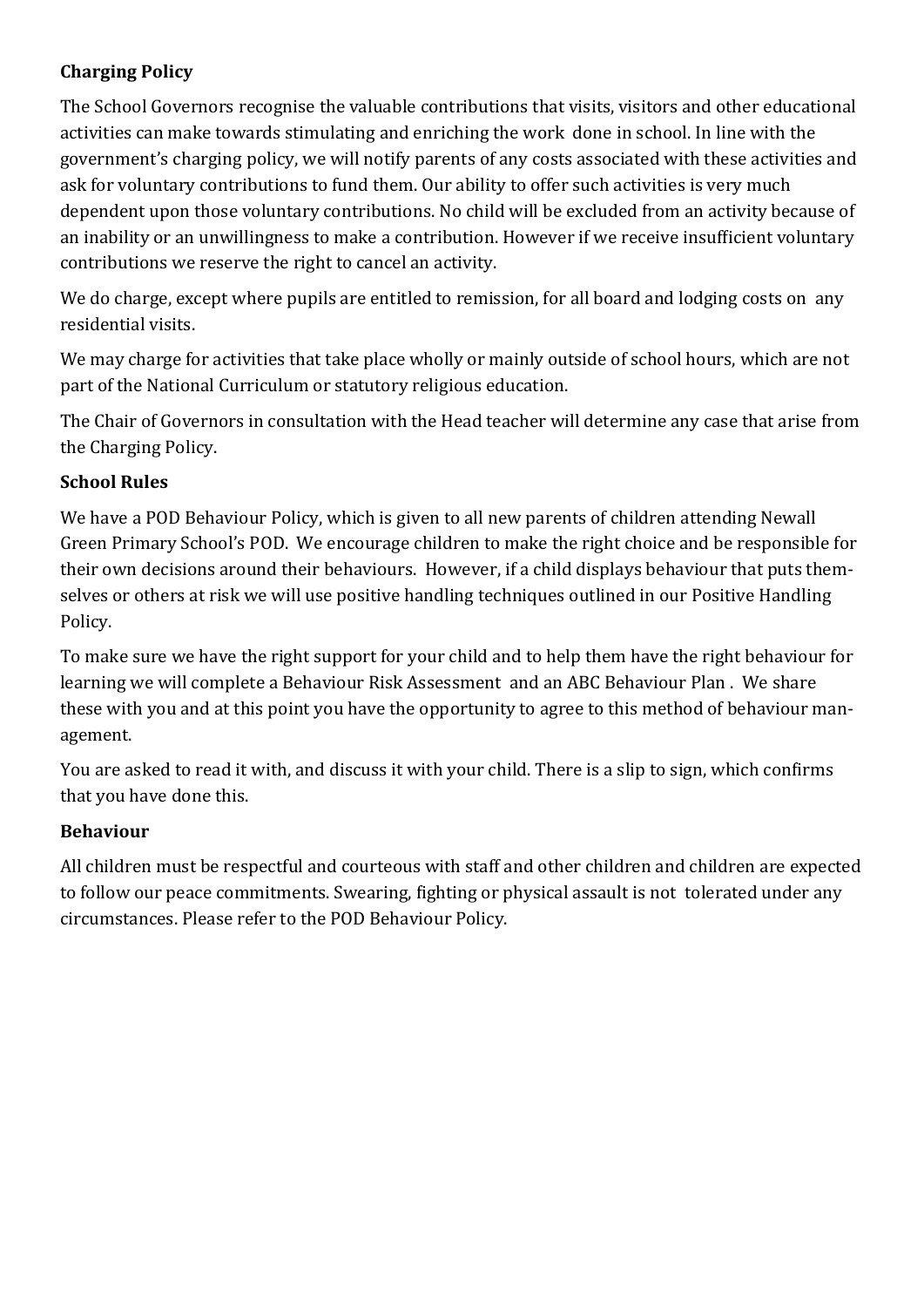## **Religious Education and Acts of Collective Worship**

The school has no affiliation with any particular religious denomination but collective acts of worship are mainly Christian in content although knowledge of and respect for other faiths is an intrinsic part of education at Newall Green Primary School. This is reflected by the Peace Mala an accreditation we hold as a Peace Mala school. There is usually a daily assembly for all children, but arrangements can be made by parents to withdraw their child from all or part of Religious Education and Collective Worship. The supervision of these children will be discussed with the parents when they make the request.

Religious Education at Newall Green Primary School is based on the LA Agreed Syllabus. The school has a strong Personal, Health, Social and Moral Education policy, which is integrated into its organisation and teaching structure wherever possible.





#### **Sex Education**

The Governors, in consultation with parents and teachers, have decided that Sex Education will be taught as part of the Personal, Social, Moral and Health teaching throughout the school. You are asked to consult the Headteacher if you have any queries or problems concerning the Sex Education programme at Newall Green Primary School.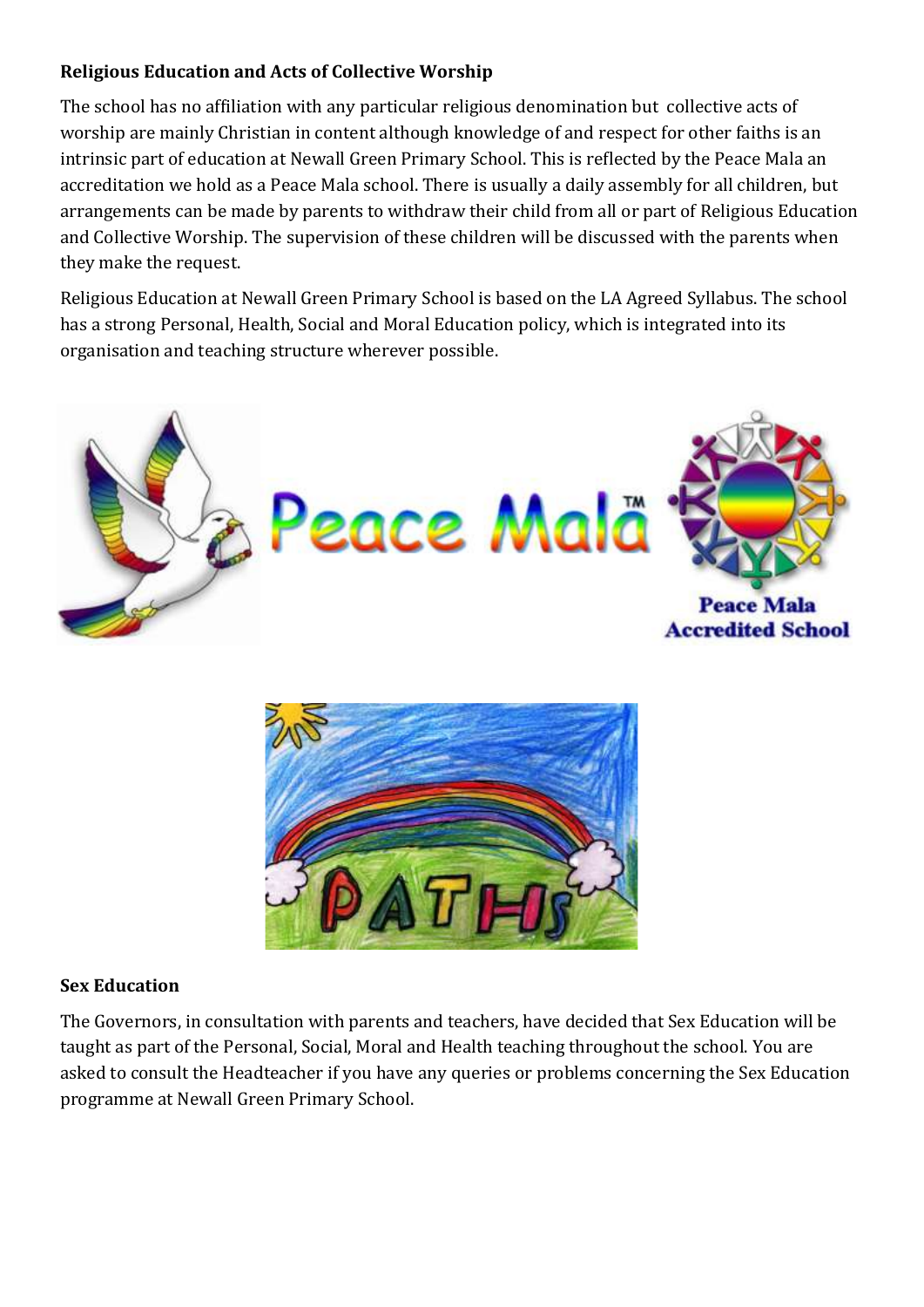## **Child Protection**

Schools have an important part to play in the detection and protection of child abuse. Parents should be aware that where it appears to a member of staff that a child has or is being abused, the school is required to report the matter to the appropriate authorities immediately. Consequently, in such situations it is likely that a social worker will contact the parents, not the school.

This requirement forms part of the local authorities procedures for dealing with child abuse, and is not a matter for the discretion of individual Headteachers, nor members of the school staff.

#### **Accidents and Emergencies**

Occasionally accidents occur or children feel ill. It is vital that we are able to contact you in an emergency and we must therefore have an emergency telephone number or address where you can be contacted during the school day. Please ensure that you have completed our Emergency Contact Form and returned it to the School Office.

In the unlikely event of an accident or emergency at school we will immediately try to contact you using the information, which you give us on your completed contact form. If this is not possible the Headteacher or his delegate will assume parental responsibility and will act as any caring parent would under the circumstances. If you do not wish the Headteacher to assume this responsibility, e.g. in the case of medical treatment, please make this clear on the contact form and also bring it to the attention of the Headteacher or Deputy Headteacher.

It is vital that contact forms are brought up to date whenever there is a change of circumstance and you are asked to contact us immediately if there are any changes to these details.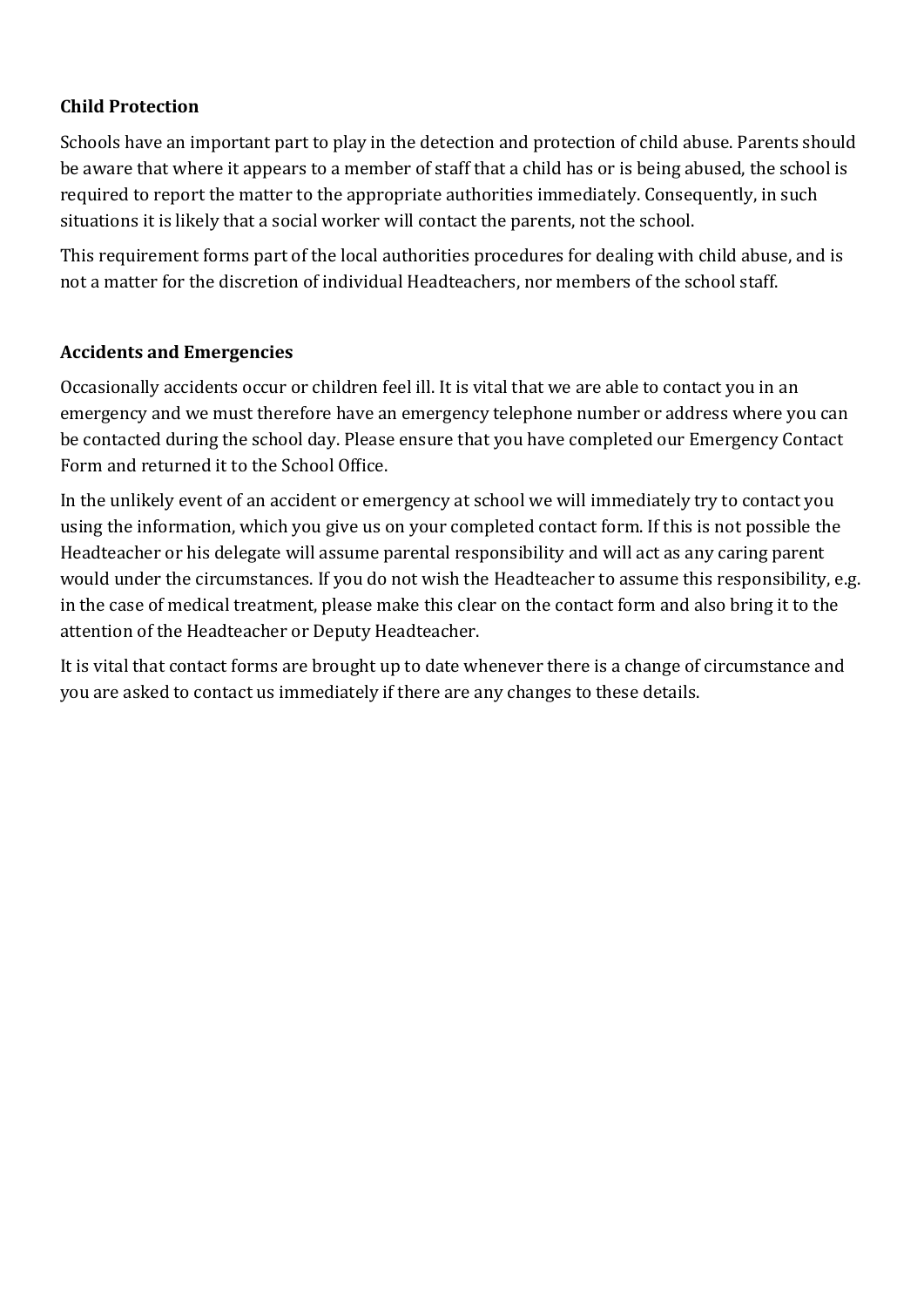## **Medical Conditions**

The School Health Service and the Dental Service carry out routine screening of pupils' physical and dental health. We urge you to encourage your child to adopt healthy habits in all aspects of their development, for example, cleanliness, dress, hygiene, footwear, nutrition. The school nurse is always willing to discuss any aspect of your child's health on a one-to-one basis, during their weekly visit. Please inform us if your child has any medical condition such as asthma or epilepsy, so that we can write a medical health plan which will help us to act effectively in an emergency.

## **First Aid**

Some members of teaching and non-teaching staff are qualified in first aid a list can be found at the school office.

## **Medicines and Pills** (please see school medicine policy)

The school cannot accept responsibility for the administering of drugs and medicines except where a child has a recurring medical condition, such as asthma, respiratory problems, or epilepsy, which need continual medication. In such cases, the school will do everything possible to help. Such medicines must be handed in to the office and not given to the class teacher. If children need to be given other medicines during the day we request that this be done at home.

## **Equal Opportunities**

It is the school's policy that all children and their parents/carers be treated equally, regardless of gender, religion, race, nationality, social background or disability. Every child is encouraged to take part in all activities that form the school curriculum.

All children at the school have equal right of access across the whole school curriculum.

#### **Smoking**

We are a smoke free site and consequently **ALL** adults are asked not to smoke cigarettes , pipes or e-cigarettes within the buildings or school grounds.

#### **Dogs on School Premises**

School recognise that dogs are an important part of life for some of our families and, as such, are often included in their day to day activities. We are concerned that even well-behaved dogs can behave unpredictably when in a busier, noisier, crowded school environment. Children also can behave unpredictably when in the presence of dogs or when in contact with them and this could potentially lead to a child being bitten. Therefore , with the exception of guide / hearing / mobility dogs, dogs are not permitted on all areas of the grounds and buildings and at all times of the day, all year round. We also kindly request that dogs are not tied up and left unattended at the school gates or carried on to school grounds.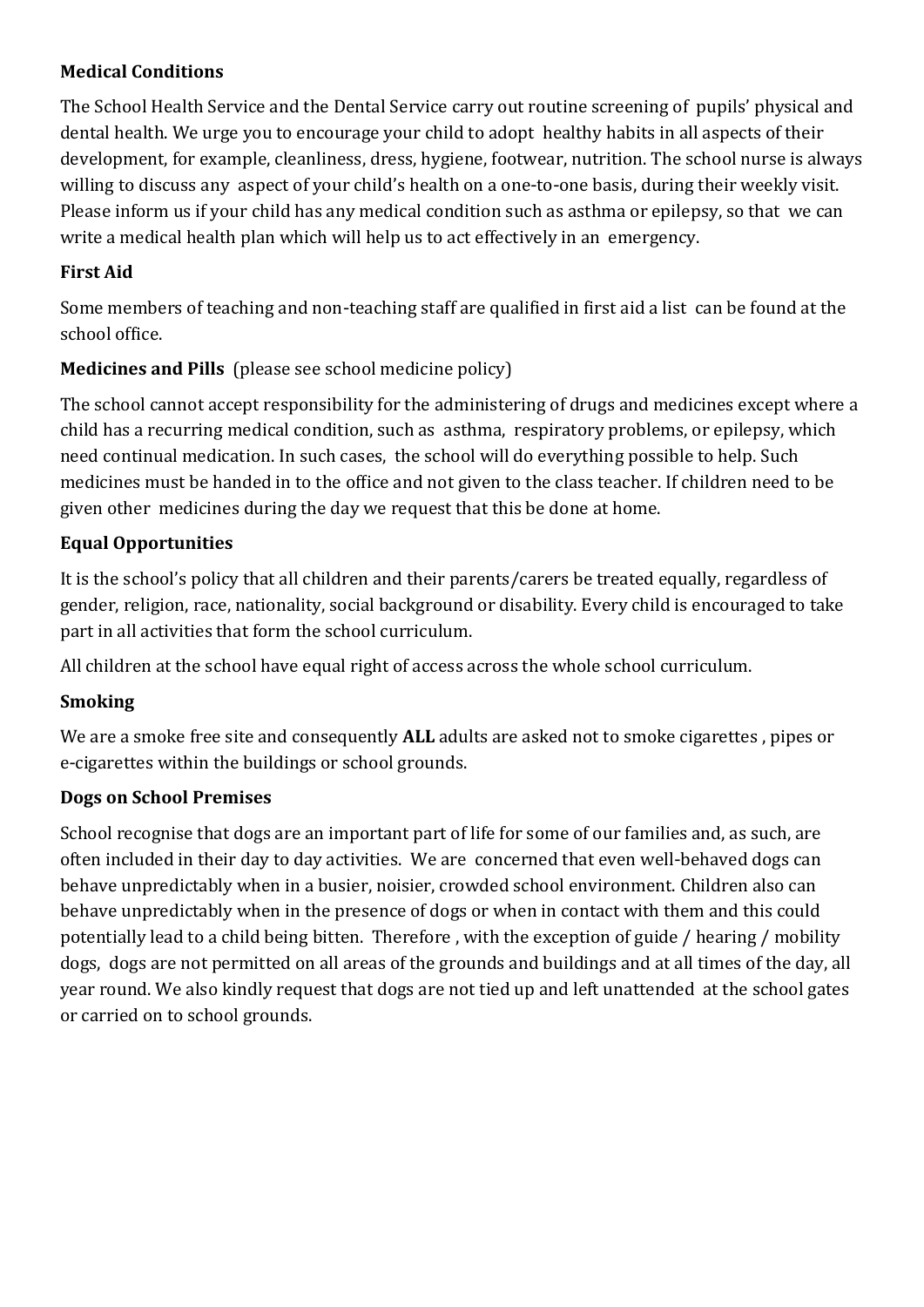## **School Governors**

School Governors are like the Board of Directors and make decisions about how the school is run. They meet at least once a term at school for a full committee meeting. They also have sub-committees for Finance, Staffing, Premises and Curriculum, which also meet regularly.

Governors are appointed to help:

- Decide what is taught
- Set standards of behaviour
- Interview and select staff
- Decide on the priorities for spending the School Budget
- Monitor the spending of the Budget.

School Governors have legal duties, powers and responsibilities. They act together to monitor and evaluate the effectiveness of the school.

School Governors are:

- Parents
- Staff at the School
- Local Authority Representatives
- Community Representatives

There are Parent Governors on the Governing Body and you will be notified of the procedure for the election of these Governors as positions become vacant. The parents of the school vote to select the Parent Governors, who must have a child at school. Parent Governors bring the views of parents to the Governing Body, but they speak and act as individuals. They can also make sure that all communications with parents are informative, easy to read and avoid the use of jargon.

#### **Complaints Procedure**

We aim to always do our best in every aspect of your child's education. However if we do fall short of your expectation and you are dissatisfied, respond to your complaint.

The majority of complaints can be dealt with by discussing the matter with the class teacher or Head Teacher. If you want to take the matter further a copy of our Complaints Procedure is available from the School Office.

Should the complaint be of a very serious nature, the matter will be referred to the Governing Body who will set up a Complaints Committee to respond to the problem. More details about Newall Green Primary School's policies, detailed curriculum plans, individual records etc., are available from the school office or on our website http://newallgreen.manchester.sch.uk/policies/